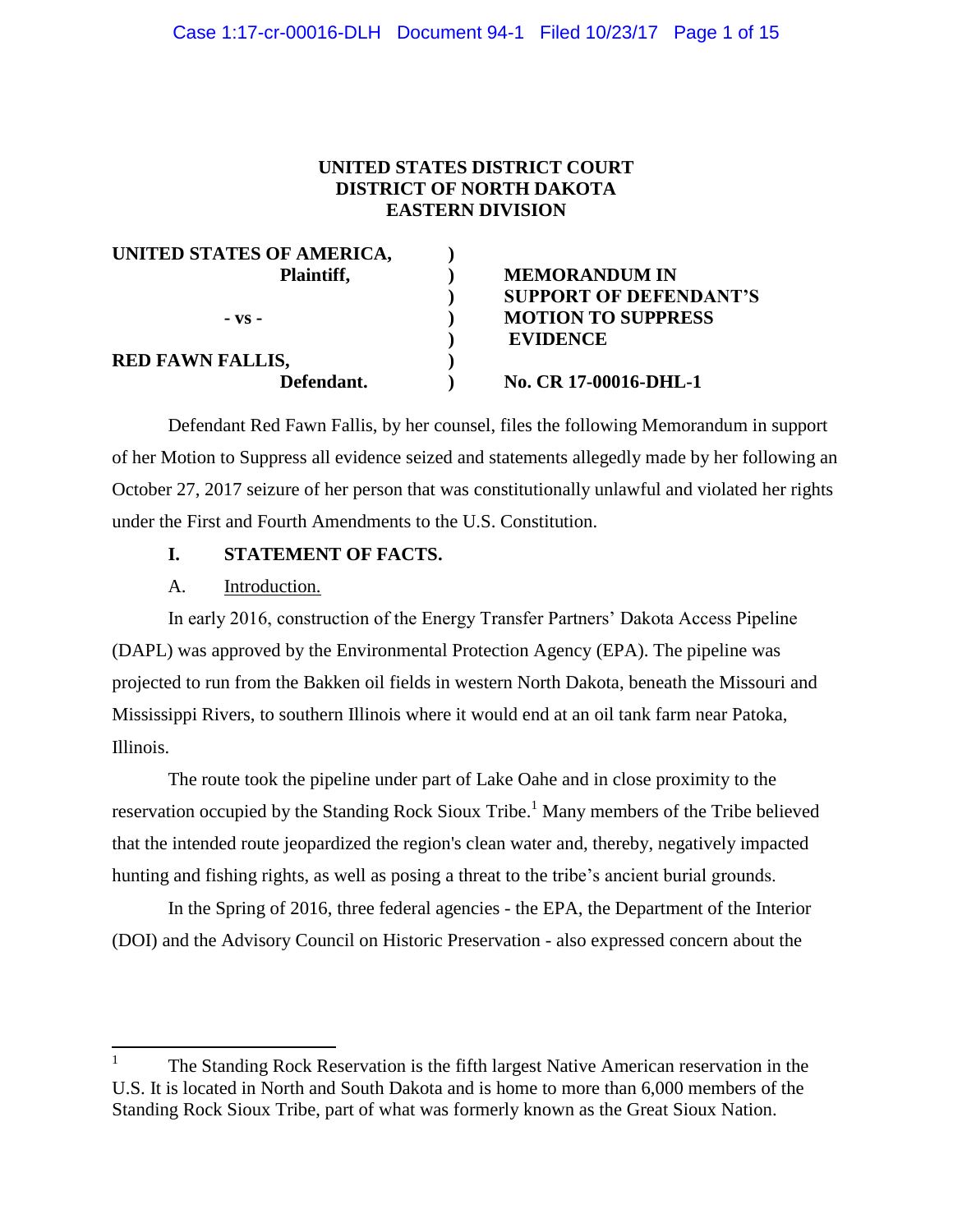## Case 1:17-cr-00016-DLH Document 94-1 Filed 10/23/17 Page 2 of 15

proximity of the pipeline to the Tribe's water source and raised the issue of environmental justice. 2

In April 2016, members of the Tribe established Sacred Stone Camp as a center for historic preservation and spiritual resistance to the pipeline. Two other main camps were established later as the numbers of persons opposing the construction route grew and, by late September of 2016, members of more than 300 federally recognized Native American tribes were residing in the three main camps, alongside an estimated 3,000 to 4,000 supporters of the Tribe and opponents of the DAPL, collectively known as "water protectors". Several thousand more gathered at the camps on weekends.<sup>3</sup> By September 2016, the protests constituted the single largest gathering of Native Americans in 100 years.<sup>4</sup>

At least seventy-six local, county, and state law enforcement agencies from at least ten states<sup>5</sup> were deployed in response to the encampments.<sup>6</sup> By mid-October, at least five private security companies were contracted to provide security for DAPL and assistance to law enforcement.<sup>7</sup>

The Tribe's efforts to stop the construction of the pipeline by filing suit in federal court were initially unsuccessful<sup>8</sup> but, on September 9, 2016, the Departments of Justice, Interior, and the Army issued a joint statement temporarily halting the construction of the pipeline on the

<sup>&</sup>lt;sup>2</sup> Indian Country Today Media Network [April 28, 2016] ("Exhibit A"); See also, case analysis in *Standing Rock Sioux Tribe v. U.S. Army Corps of Engineers*, No. 1:16-cv-01534 (D. Columbia), Opinion (June 14, 2017).

 $\frac{3}{4}$  Daniel A. Medina for NBC News [9/23/16] ("Exhibit B").

Northcott, Charlie (September 2, 2016). "Life in the Native American oil protest camps". BBC ("Exhibit C").

<sup>5</sup> Officers responded from states including North Dakota, Louisiana, Montana, Wisconsin, Minnesota, South Dakota, Wyoming, Nebraska, Indiana, and Ohio.

American Civil Liberties Union, https://www.aclu.org/blog/free-speech/rightsprotesters/how-many-law-enforcement-agencies-does-it-take-subdue-peaceful (listing seventysix responding law enforcement agencies, all but one confirmed by Morton County Sheriff's Department and/or news reports) ("Exhibit D").

<sup>7</sup> FRAGO 10.20.16.001 (listing private security contractors TigerSwan, Russell Group of Texas, SRC, Leighton, and 10Code LLC) ("Exhibit E").

<sup>8</sup> *Standing Rock Sioux Tribe v. U.S. Army Corps of Engineers*, No. 1:16-cv-01534 (D. Columbia), Complaint for Declaratory and Injunctive Relief (July 27, 2016).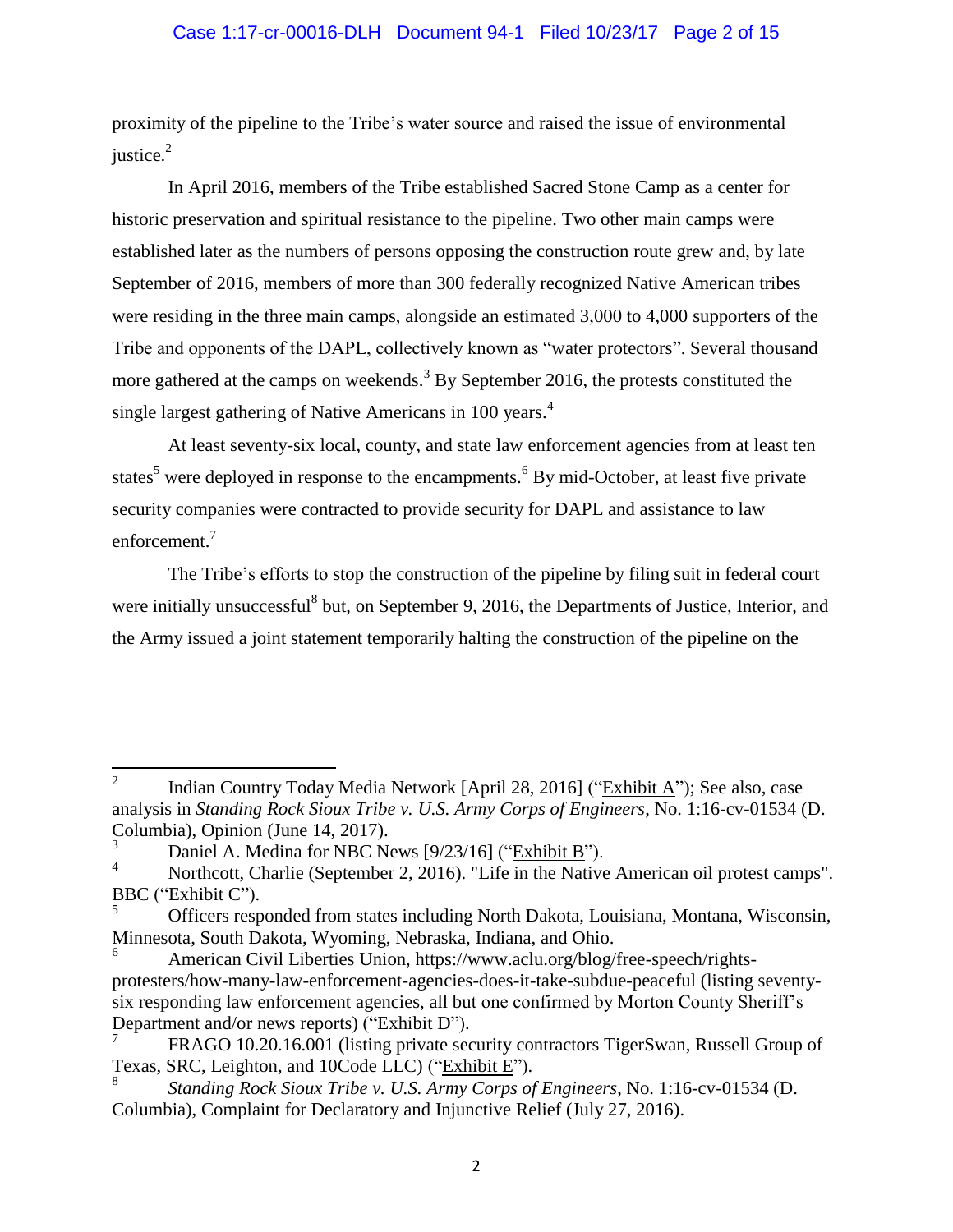## Case 1:17-cr-00016-DLH Document 94-1 Filed 10/23/17 Page 3 of 15

federal land surrounding Lake Oahe and asked the company to voluntarily halt construction in a larger area.<sup>9</sup>

In early September, the DAPL brought in an unlicensed private firm $^{10}$  to provide security while construction workers bulldozed a section of land which was subject to a pending injunction motion and which the Tribe believed contained burial grounds and historic artifacts.<sup>11</sup> Water protectors who entered the area were attacked by trained dogs handled by private security workers. 12

By late October, the Army Corps of Engineers had not yet made a final decision on whether to grant an easement to build under the Missouri River. DAPL's position was that the "company would continue building up to the lake's edge even before the easement decision" due to the cost of delay. $13$ 

 $rac{12}{13}$  Exhibit G.

 $\overline{9}$ <sup>9</sup> Dept. of Justice (9 September 2016). "Joint Statement from the Department of Justice, the Department of the Army and the Department of the Interior Regarding Standing Rock Sioux Tribe v. U.S. Army Corps of Engineers". Office of Public Affairs, United States Department of Justice ("Exhibit F").

<sup>10</sup> The Bismarck Tribune (10/25/16) reported: "Investigators: Dog Handlers Were Not Licensed to Work Security" in an article ("Exhibit G") explaining that the Morton County Sheriff's Department found the dog-handling security officers were operating without a license, a violation of North Dakota criminal law (see ND Cent. Code  $\S$ ) 43-30-05, 43-30-10).

<sup>11</sup> *Standing Rock Sioux Tribe v. U.S. Army Corps of Engineers*, No. 1:16-cv-01534 (D. Columbia), Memorandum in Support of Emergency Motion For a Temporary Restraining Order , p. 3-4 (September 4, 2016) (indicating that DAPL bulldozed stone features marking sacred area containing burial grounds on September 3, 2016, less than 24 hours after the Standing Rock Sioux Tribe submitted evidence to the D.C. District Court identifying these features as "historically and religiously important") (" $\frac{12 \text{ K} \cdot \text{K}}{2}$ ").

West Fargo Pioneer (10/9/16), "Appeals Court Rejects Request to Stop Pipeline Work; Company Still Needs Corps' Permission to Build Under Missouri River",

http://www.westfargopioneer.com/news/4132953-appeals-court-rejects-request-stop-pipelinework-company-still-needs-corps-permission ("Exhibit I").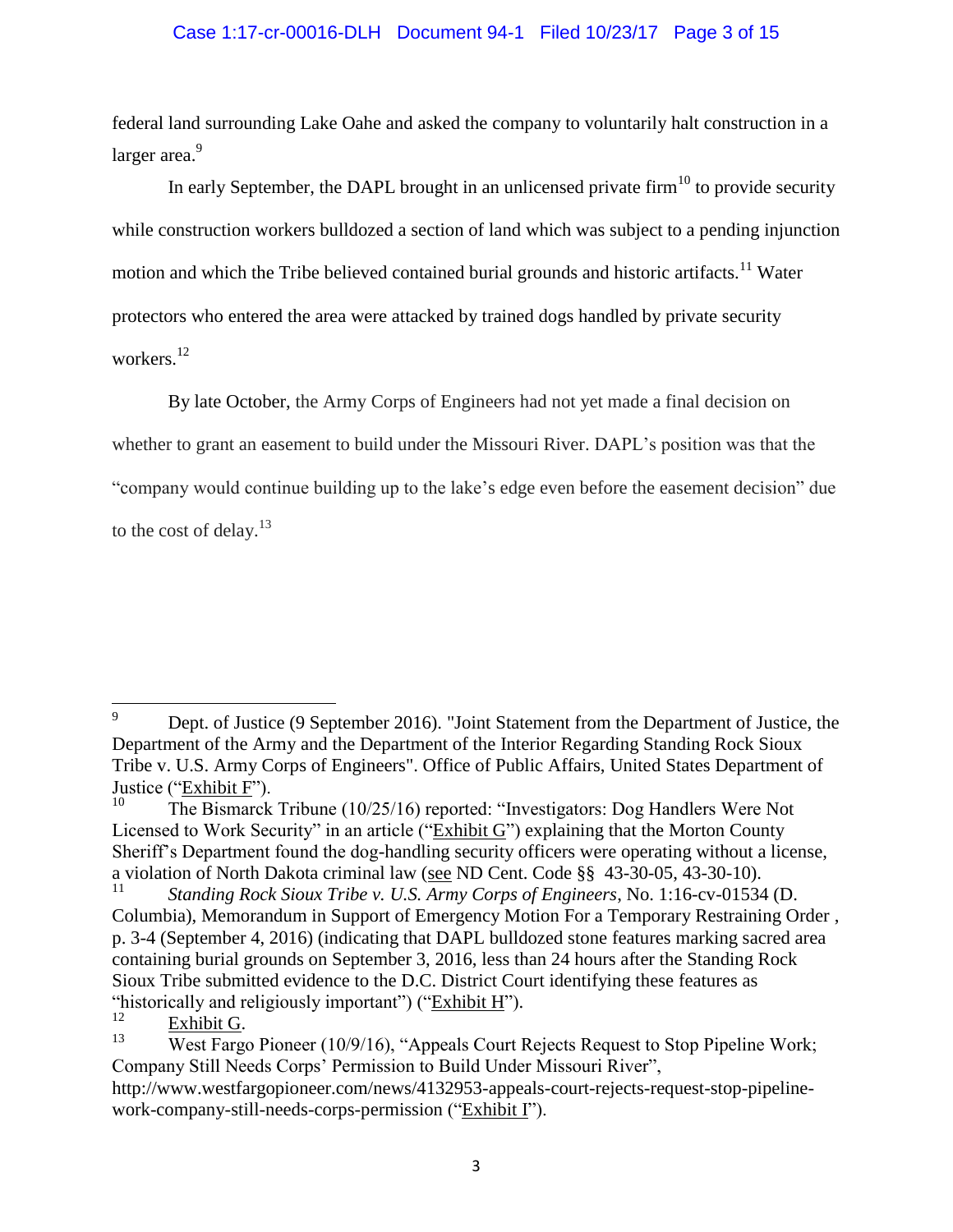### Case 1:17-cr-00016-DLH Document 94-1 Filed 10/23/17 Page 4 of 15

As of October 27, 2016, the Tribe was still involved in litigation with the Army Corps of Engineers and Dakota Access,  $LLC^{14}$  over construction of the pipeline, potential damage to the environment, the impact of a spill on the Tribe's hunting and fishing rights, and the environmental justice aspects of the project itself.<sup>15</sup>

As of October 27, 2016, the Army Corps of Engineers was also still seeking more time to study the impact of its plan. In a news release two weeks later, it said: "The Army has determined that additional discussion and analysis are warranted in light of the history of the Great Sioux Nation's dispossessions of lands, the importance of Lake Oahe to the Tribe, our government-to-government relationship, and the statute governing easements through government property."<sup>16</sup>

## B. The Events of October 27, 2016**.**

On October 27, 2016, law enforcement officers from numerous agencies, both within and outside North Dakota, in collaboration with private security firms contracted by Energy Transfer Partners,<sup>17</sup> undertook a large-scale paramilitary-style action to evict a group of Lakota tribal members and water protectors from an encampment known as the "North Camp," whose

 $14$ The Standing Rock Sioux Tribe was joined by the Cheyenne River Sioux Tribe as plaintiffs in the litigation.

<sup>15</sup> *Standing Rock Sioux Tribe v. U.S. Army Corps of Engineers*, No. 1:16-cv-01534 (D. Columbia), Memorandum Opinion, pp. 7, 13 (10/11/17).

<sup>16</sup> www.usace.army.mil/media/news-releases [Statement of November 14, 2016; Release No. 16-027] ("Exhibit J").

The North Dakota Private Investigative and Security Board has alleged that TigerSwan, the lead security contractor, was operating illegally during the joint law enforcement/private security operation which resulted in Fallis' arrest. Bismarck Tribune, "Dakota Access Security Firm Operated In ND Without License, Board Says" ("Exhibit K"); see also *North Dakota Private Investigative and Security Board v. TigerSwan, LLC and James Patrick Reese*, "Verified Complaint and Request for Injunction" available online at:

https://assets.documentcloud.org/documents/3880181/TigerSwan-Complaint.pdf.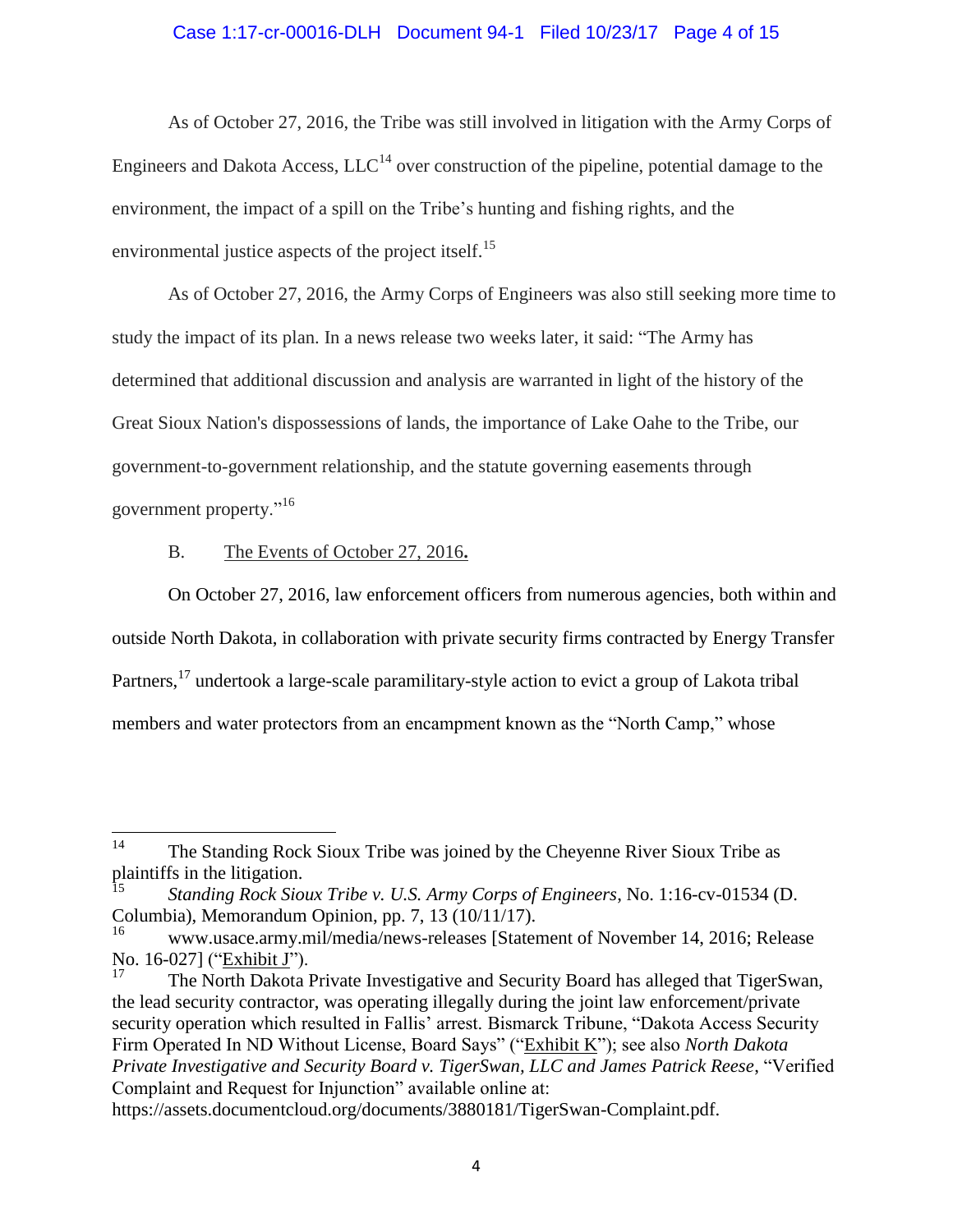## Case 1:17-cr-00016-DLH Document 94-1 Filed 10/23/17 Page 5 of 15

occupants were allegedly blocking construction of the Dakota Access Pipeline. As part of that action, officers moved protesters southbound away from North Camp.

During the late afternoon of October 27, a line of law enforcement officers was stationed in front of water protectors along Highway 1806.<sup>18</sup> Deputies Rusty Schmidt and Thadias Schmit were two of the Pennington County (South Dakota) Sheriff's officers in the line.<sup>19</sup> Deputy Schmidt was eventually placed on an "arrest team" that was instructed to identify and target "agitators."<sup>20</sup> By approximately 5:50 p.m., most of the tribal members and water protectors had moved south and away from the law enforcement vehicles and created what the officers described as a 20-yard buffer between law enforcement and protesters.<sup>21</sup> During this apparent lull in activity, officers began preparing to move ahead and evict protesters from the area.

Red Fawn Fallis, a Lakota Sioux woman and a resident of the Rosebud Camp, arrived on the scene of the protest on her ATV shortly after this time.<sup>22</sup> This was her first visit to the site on October 27, 2017.

Ms. Fallis parked her ATV near the roadway and walked toward law enforcement officers. According to Deputy Schmit, Ms. Fallis was wearing a gas mask, "screaming at [a] mobile field force member and [ ] using her finger to point at [an unidentified officer] in an

 $18\,$ <sup>18</sup> Pennington County Sheriff Case Report ("Exhibit L"), p. 2.<br>19  $10/28/16$  ND BCJ Busty Schmidt Integriery Beneat (Exhibit

 $\frac{19}{120}$   $\frac{10/28/16 \text{ ND BCI Rusty Schmidt Interview Report (Exhibit M)}{Evhibit M. R.2}$ 

 $rac{20}{21}$  Exhibit M, p. 2.

 $rac{21}{22}$  Exhibit L, p. 3.

<sup>22</sup> Unmanned Aircraft System Video from October 27, 2016.mpg ("Exhibit N") at 9:45. While Ms. Fallis was present in the general vicinity of this police line minutes prior to this moment, it is only at this point that she pulled up, parked her ATV and approached the line. See ND BCI Additional Videos and Photographs Report ("Exhibit O"), p. 2 ("At 9:45 minutes into the video [ ] a four wheeler is driving north along 1806. . . . At 10:02 minutes into the video, someone, believed to be RED FAWN FALLIS, gets off the four wheeler and walks over towards law enforcement.").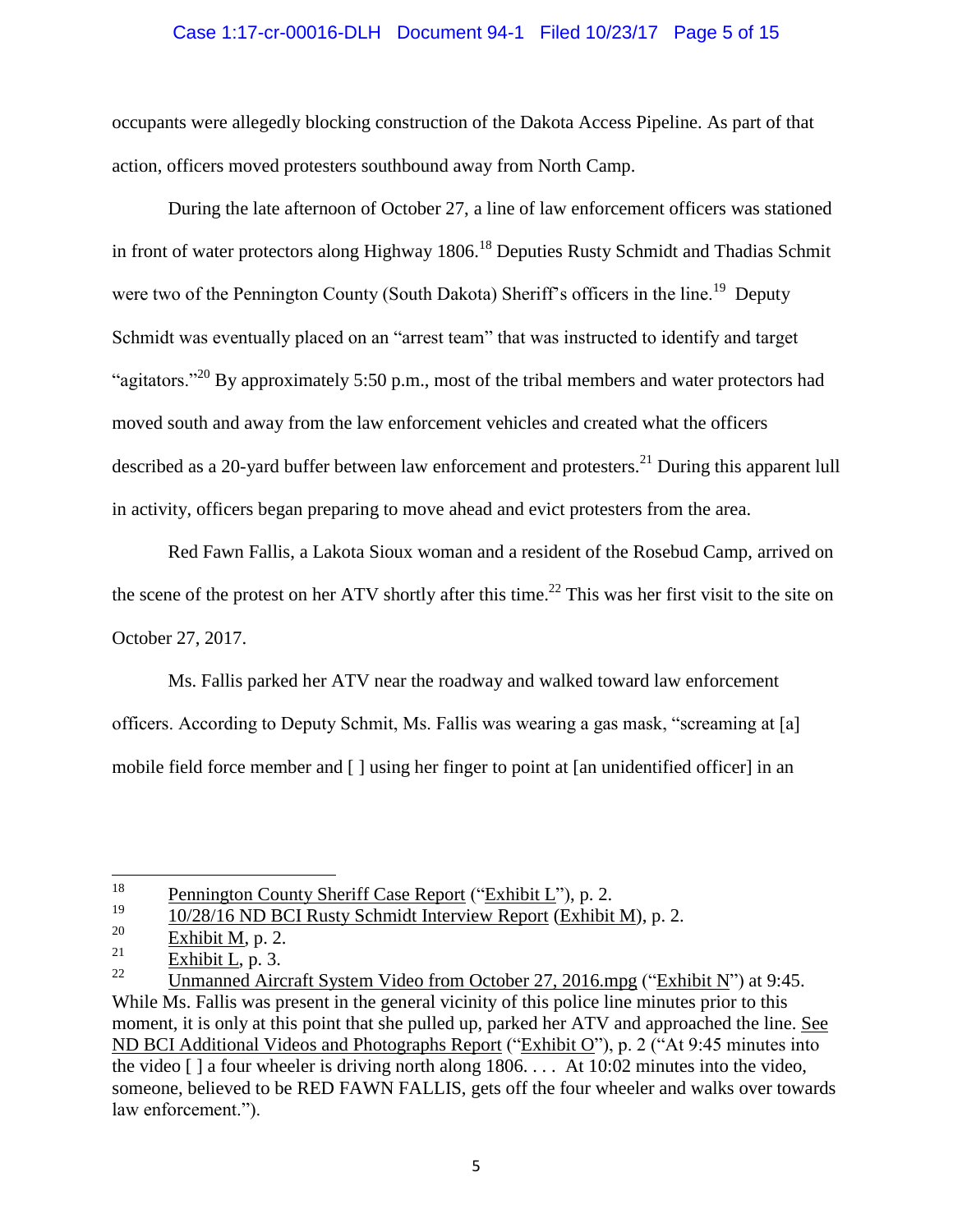### Case 1:17-cr-00016-DLH Document 94-1 Filed 10/23/17 Page 6 of 15

aggressive manner."<sup>23</sup> When questioned about the content of the speech Ms. Fallis directed toward law enforcement officers, Deputy Schmit stated that he "remember[ed] hearing, you know, what most of them were saying about water is life and you're killing mother earth and stuff of that nature."<sup>24</sup> Ms. Fallis was "within [approximately] 4-6 feet of the police line" at this time, and could not be heard by a North Dakota Highway Patrol officer from a distance of approximately 15-20 feet.<sup>25</sup>

According to Deputy Schmit, who was located near the front of the police line, there were no riot conditions at the time of the alleged confrontation between Ms. Fallis and law enforcement and, in fact, "there had been a cease [sic] to the confrontations between [law enforcement] and protesters for approximately 10 to 15 minutes" and "everyone else [except one individual] was calm" at the time that Ms. Fallis is alleged to have yelled at the police line.<sup>26</sup>

Minutes later, Deputy Schmidt was told by Deputy Schmit that "officers wanted [Fallis] arrested if possible as she was screaming at them, getting in their faces and not moving back when ordered."<sup>27</sup> Video footage<sup>28</sup> does not show aggressive behavior on Ms. Fallis' part, and the government has not provided body camera or other video evidence to support the allegation that police ordered Ms. Fallis to "move back".

 $rac{27}{28}$  Exhibit L, p. 2.<sup>27</sup>

<sup>23</sup>  $\frac{23}{24}$  Exhibit L, p. 3.

In an interview with North Dakota Bureau of Criminal Investigations (BCI) Special Agent Arenz, Audio Recording of Interview With Deputy T. Schmit ("Exhibit P") at 21:20- 21:40.

<sup>&</sup>lt;sup>25</sup> 10/30/16 North Dakota Highway Patrol Incident Report Excerpt (Pulver, Christopher)  $\frac{(\text{``Exhibit Q''})}{26}$ .

Exhibit L, p. 3.

Provided by the United States in discovery. See Exhibit N.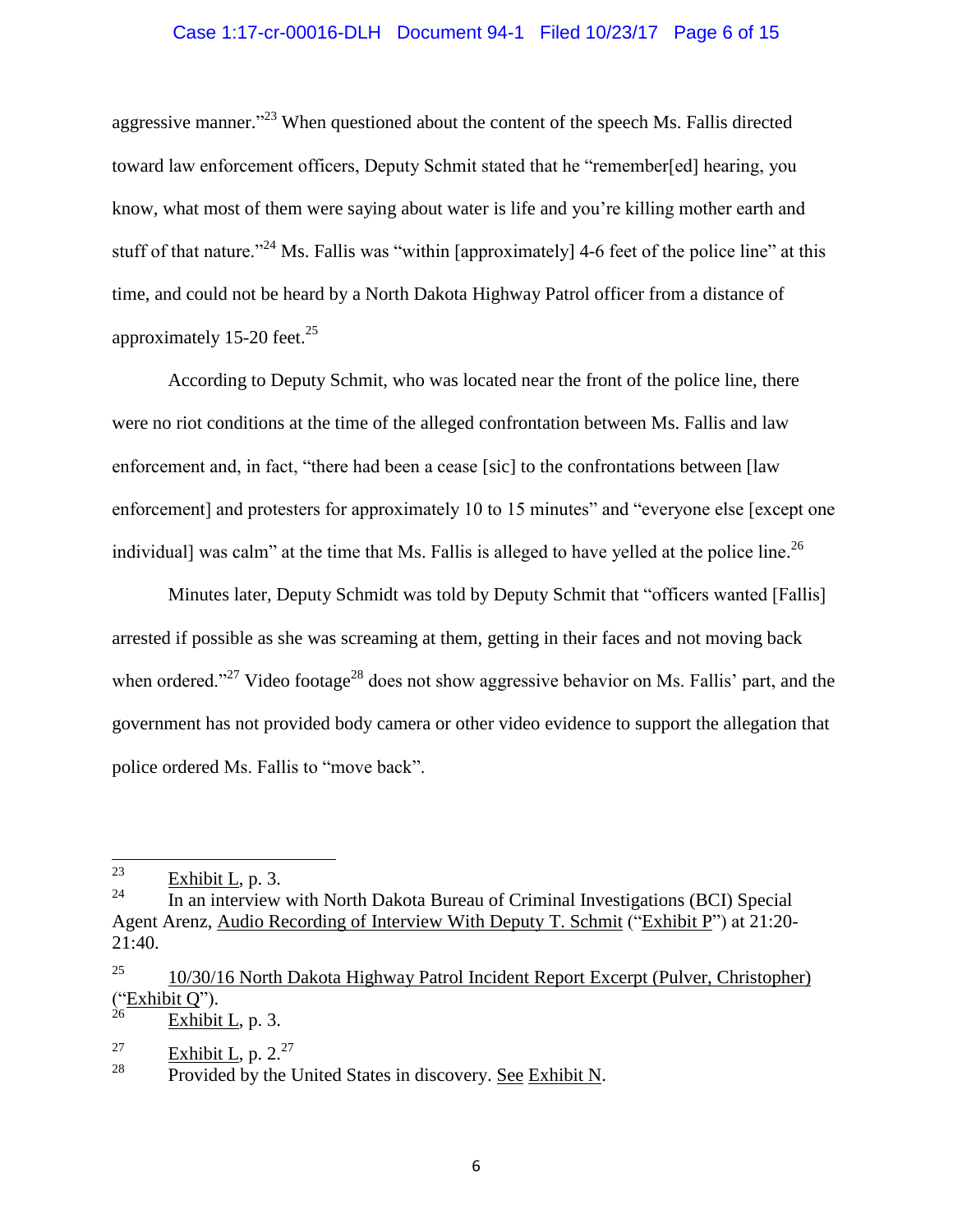### Case 1:17-cr-00016-DLH Document 94-1 Filed 10/23/17 Page 7 of 15

Rather, the video footage depicts Ms. Fallis being tackled from behind by Deputy Schmit less than four minutes after she got off of her red ATV in the vicinity of the police line. At the time she was tackled, she was walking parallel to the police line and not approaching the line. Video footage depicts a violent encounter where Ms. Fallis is tackled from behind and body slammed to the ground.<sup>29</sup>

Deputy Schmit acknowledges that Ms. Fallis was "walking away from [him]" as he approached her from behind, and that he "wrapped [his] arms around [her] and began trying to pull her behind the skirmish lines to effect an arrest.<sup>330</sup> Deputy Schmidt says that his fellow officer [Schmit] " $\ldots$  quickly wrapped his arms around her bringing her to the ground."<sup>31</sup>

Neither Deputy R. Schmidt nor Deputy T. Schmit allege that Ms. Fallis initiated physical contact with any officers, made any threats, participated in a riot, or engaged in any act of violence prior to her seizure.

\* \* \*

Following her seizure, law enforcement officers seized certain items of physical evidence that they allege were in Ms. Fallis' possession, including a firearm, clothing, and a backpack and its contents. Upon information and belief, the government intends to introduce those items into evidence against Ms. Fallis at trial.

The government alleges that, following her seizure, Ms. Fallis made statements to law enforcement officers and others, both as the product of law enforcement questioning and spontaneously. Upon information and belief, the government intends to introduce those statements into evidence against Ms. Fallis at trial.

<sup>29</sup> Exhibit N at 10:02-13:02.

 $rac{30}{31}$  Exhibit L, p. 4

Exhibit L, p. 2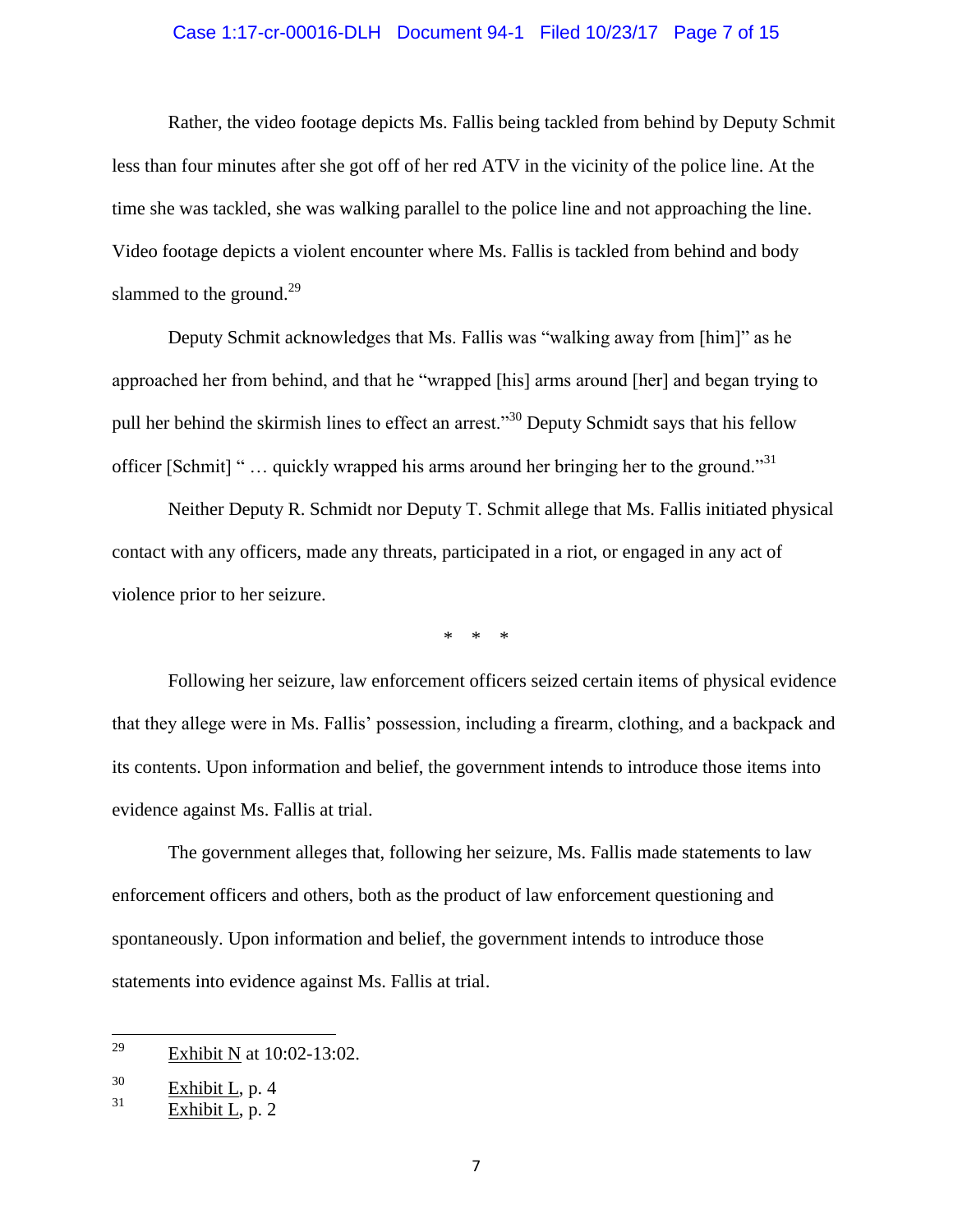## **II. STATEMENT OF THE LAW AND ARGUMENT.**

## A. Summary of the Argument**.**

Ms. Fallis was seized, and ultimately arrested, without a warrant and without probable cause to believe that she had committed a criminal offense. At the time she was seized, she was lawfully exercising her First Amendment right to freedom of speech. Her speech, directed toward law enforcement officers, was political in nature and constitutionally protected.

As a result of her constitutionally unlawful seizure, all of the fruits of that illegal seizure, including evidence located and statements made by Ms. Fallis, should be suppressed.

- B. Ms. Fallis Was Exercising Her Right to Political Speech Under the First Amendment When She Was Seized By Law Enforcement Officers in Violation Of Her Rights Under the Fourth Amendment.
- 1. *Law Enforcement Officers Seized Ms. Fallis Without Legal Authority.*

A seizure occurs when a police officer, by physical force or show of authority, in some way restrains the liberty of a citizen. *Michigan v. Chesternut*, 486 U.S. 567, 573 (1988); *United States v. Brignoni-Ponce*, 422 U.S. 873, 878 (1975). Ms. Fallis was seized by law enforcement officers when Deputy Schmidt tackled her from behind, pushed her to the ground, and prevented her from leaving the area.

Law enforcement officers had no warrant for Ms. Fallis' arrest. Therefore, a legitimate seizure of her person depended entirely on the State's possession of "a particularized and objective basis for suspecting" legal wrongdoing. *United States v. Cortez*, 449 U.S. 411, 418 (1981). In other words, in order to justify their seizure of Ms. Fallis, officers had to have a reasonable basis for suspecting that she was committing or had committed a criminal offense.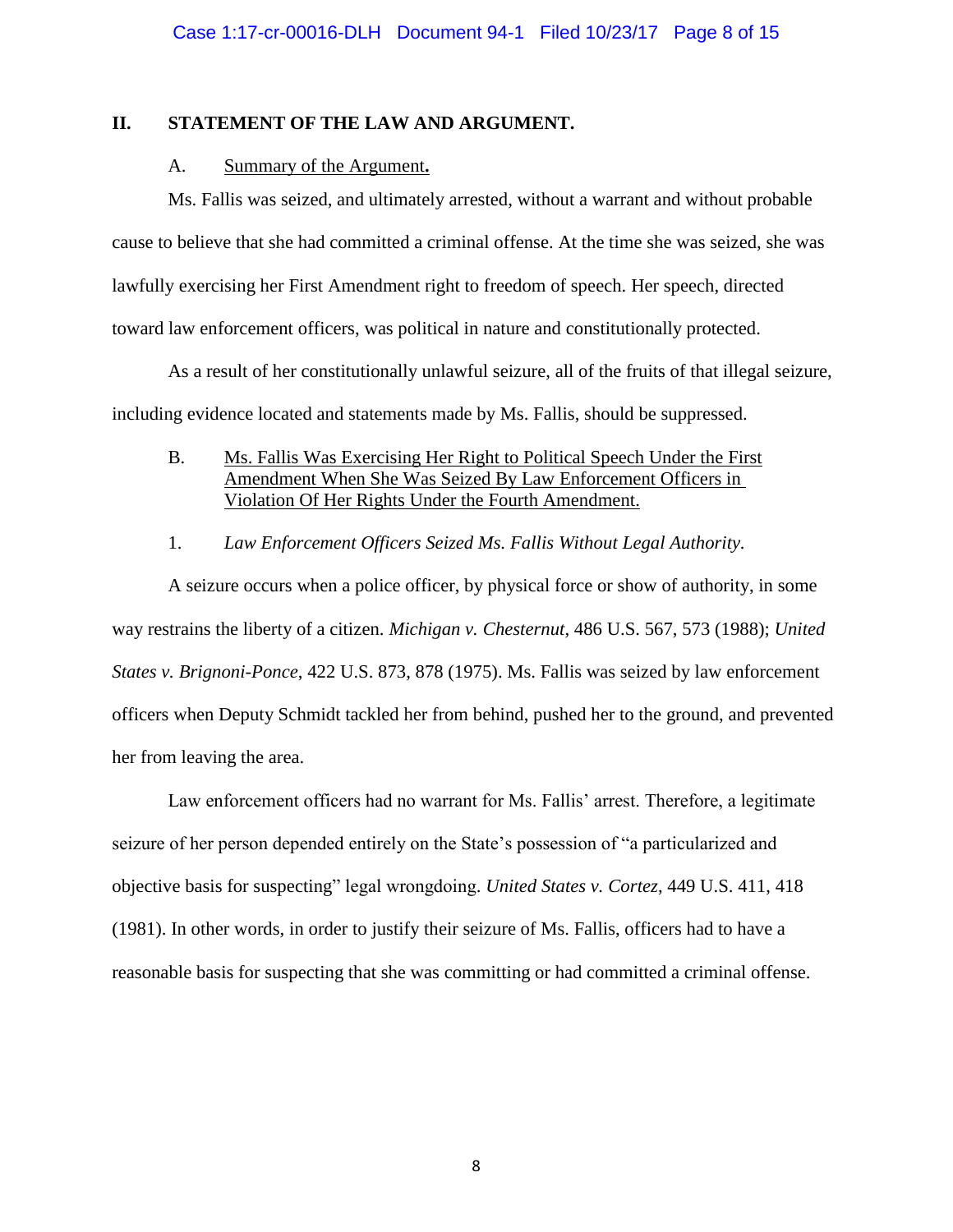# 2. *At the Time of Her Seizure, Ms. Fallis Had Not Committed and Was Not Committing a Criminal Offense.*

"A warrantless arrest of an individual in a public place for a felony, or a misdemeanor committed in the officer's presence, is consistent with the Fourth Amendment [only] if the arrest is supported by probable case." *Maryland v. Pringle*, 540 U.S. 366, 370 (2003) (citing *United States v. Watson*, 423 U.S. 411, 424 (1976)). "To determine whether an officer had probable cause to arrest an individual, we examine the events leading up to the arrest, and then decide whether these historical facts, viewed from the standpoint of an objectively reasonable police officer, amount to probable cause." *Pringle*, 540 U.S. at 371 (internal citations and quotations omitted); *United States v. Demilia*, 771 F.3d 1051, 1054 (8th Cir. 2014) (quoting *Devenpeck v. Alford*, 543 U.S. 146, 152 (2004) ("[w]hether probable cause exists depends upon the reasonable conclusion to be *drawn from the facts known to the ... officer at the time*. . .") (*emphasis added*).

Law enforcement officers comprising an "arrest team" on the lookout for "agitators" targeted Ms. Fallis for arrest when she exercised her First Amendment right to free speech. Ms. Fallis had no physical contact with officers and made no threat of violence toward them as she directed her speech at an arsenal of highly militarized law enforcement officers and their armored vehicles. <sup>32</sup> As detailed in the Statement of Facts, *supra*, the arresting officers' allegations against Ms. Fallis boil down to their claim that she was engaged in excessively zealous and animated speech directed at law enforcement officers at a time when confrontation between water protectors and law enforcement at the scene was otherwise minimal.<sup>33</sup>

<sup>32</sup> See Exhibit R (screenshot of drone footage provided by the United States in discovery displaying six armored law enforcement vehicles present at police line that Fallis was arrested for allegedly yelling at).

See Exhibit L, p. 3 (noting the lack of confrontation between law enforcement and water protectors at the time of Fallis' arrest).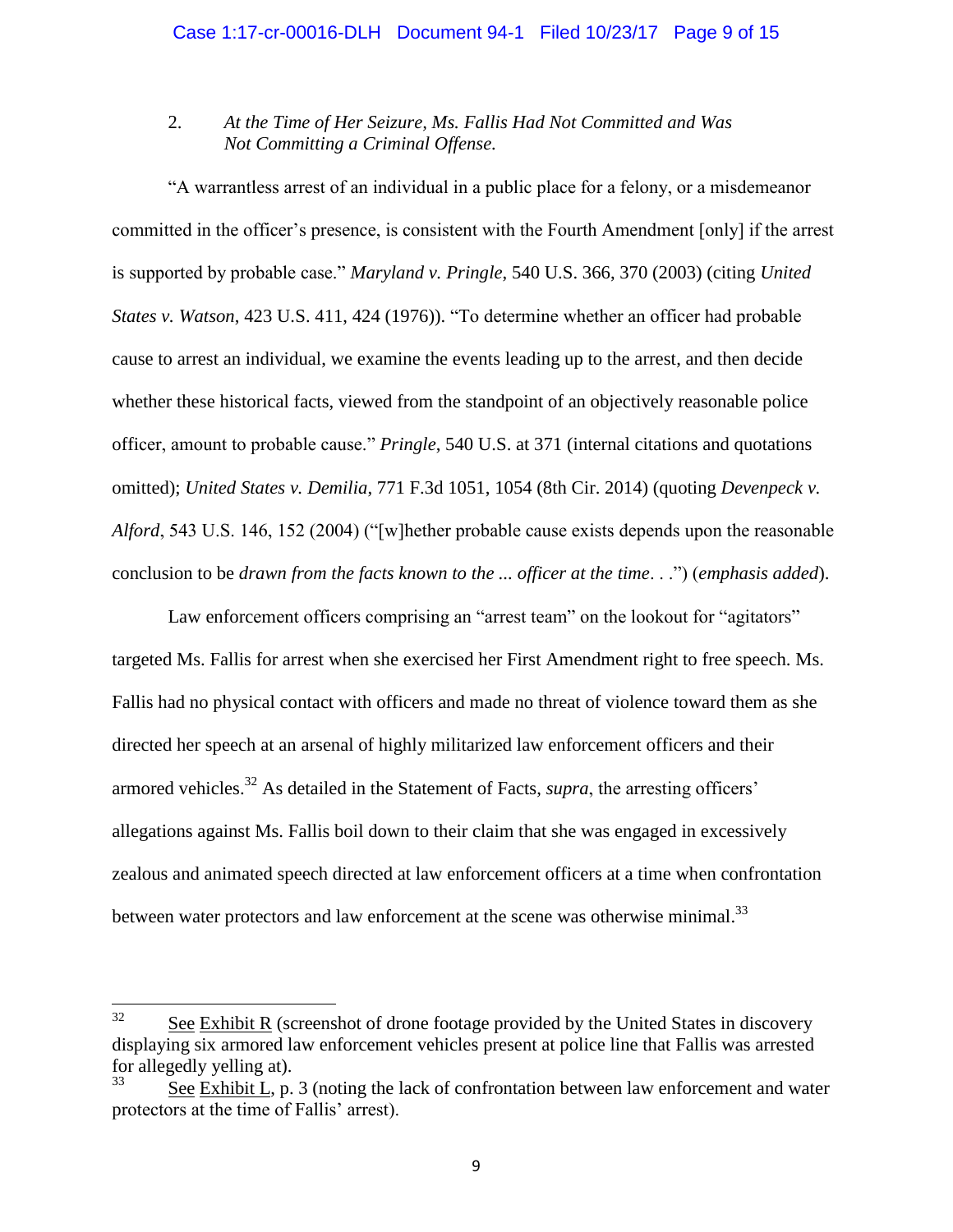#### Case 1:17-cr-00016-DLH Document 94-1 Filed 10/23/17 Page 10 of 15

Both the United States Supreme Court and the Eighth Circuit have held that the First Amendment protects, from the reach of criminal law, critical, zealous, and even aggressively rude speech directed at police.

In *City of Houston, Texas v. Hill*, 482 U.S. 451 (1987), the Supreme Court held that a municipal ordinance making it unlawful to interrupt police officers in the performance of their duties was unconstitutionally overbroad, noting that "the First Amendment protects a significant amount of verbal criticism and challenge directed at police officers." *Id.* at 453, 461. The Court emphasized that the "freedom of individuals verbally to oppose or challenge police action without thereby risking arrest is one of the principal characteristics by which we distinguish a free nation from a police state." *Id.* at 462-63. The Court went on to note:

[This decision] reflects the constitutional requirement that, in the face of verbal challenges to police action, officers and municipalities must respond with restraint. . . . [T]he First Amendment recognizes, wisely we think, that a certain amount of expressive disorder not only is inevitable in a society committed to individual freedom, but must itself be protected if that freedom would survive.

Id. at 471-72. The Court also repeated Justice Powell's previous suggestion that even the "fighting words" exception to the First Amendment may "require a narrower application in cases involving words addressed to police because [officers] may reasonably be expected to exercise a higher degree of restraint than the average citizen". *Id.* at 462 (internal citation and quotations omitted).

The Eighth Circuit has similarly held that the First Amendment precludes arrest on the basis of rude or aggressive speech directed at law enforcement. In *Copeland v. Locke*, 613 F.3d 875 (8th Cir. 2010), the Eighth Circuit held that "[n]o reasonable police officer could believe that he had actual probable cause to arrest a citizen" for "the use of loud, profane language coupled with  $\lceil \cdot \rceil$  expressive gestures [pointing]" directed at a police chief while he was actively engaged

10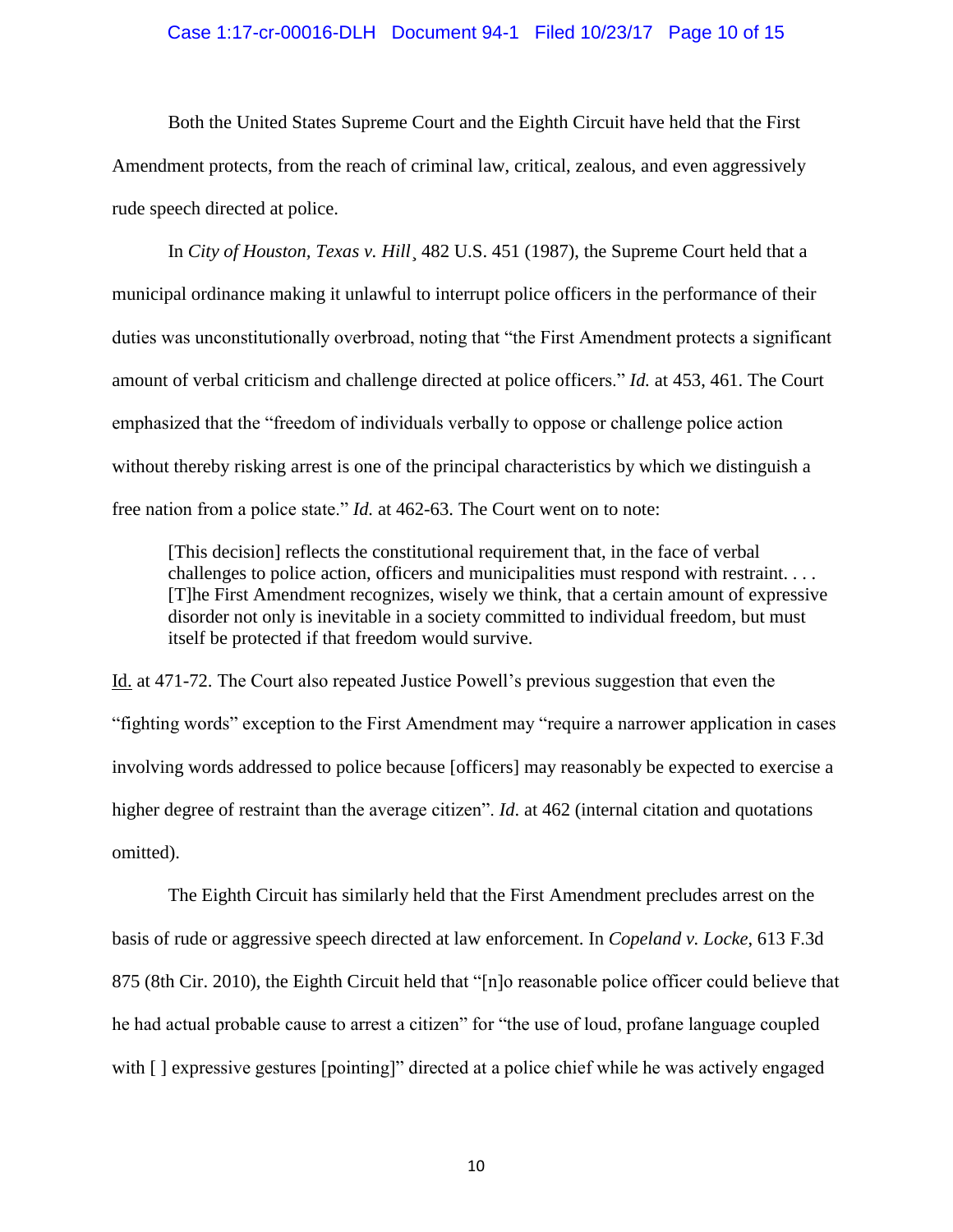#### Case 1:17-cr-00016-DLH Document 94-1 Filed 10/23/17 Page 11 of 15

in a traffic stop, even after the chief had rejected repeated requests that he move his police vehicle. *Id.* at 878, 880.<sup>34</sup> Notably, the Court found that an arrest under these circumstances would be unlawful even if the defendant's expressive conduct on its face constituted a violation of the relevant statute's prohibition on interference with a police officer. *Id.* at 880.

In *Buffkins v. City of Omaha*, 922 F.2d 465 (8th Cir. 1990), the Eighth Circuit found that "as a matter of law . . . officers could not have reasonably concluded that they had probable cause to arrest" a woman who had referred to one of the officers as an "asshole." *Id.* at 472. The Eighth Circuit noted that "[n]either arresting officer contended that Buffkins" – who was arrested for disorderly conduct – "became violent or threatened violence." *Id.*; see also, *Copeland*, *supra*, 613 F.3d at 880 (testimony revealed that appellant "never once physically interfered with, threatened to physically interfere with, or threatened to use any violence against Chief Locke."). Similarly, although Ms. Fallis' speech was animated and expressive, she was neither violent nor did she threaten violence to the officers.

Ms. Fallis' conduct falls squarely within the umbrella of protected speech as prescribed by the *Houston, Copeland*, and *Buffkins* Courts. The only officer to comment on the content of her speech recalled hearing her say that "water is life and you're killing mother earth" and "stuff of that nature".<sup>35</sup> These words could not reasonably be construed as falling under the "fighting" words" exception to the First Amendment, especially when directed at a line of police officers. See, *Buffkins, supra.*, 922 F.2d at 472 (finding "officers could not have reasonably concluded that they had probable cause" to arrest a woman for hostile and profane speech directed at police officer) and *Houston*, *supra*, 462 U.S. at 462 (suggesting a narrower application of fighting

<sup>34</sup> The Eighth Circuit held in *Copeland* that the district court had erred in dismissing appellant's unlawful arrest claims on summary judgment. 613 F.3d at 881.

See Exhibit P at 21:35.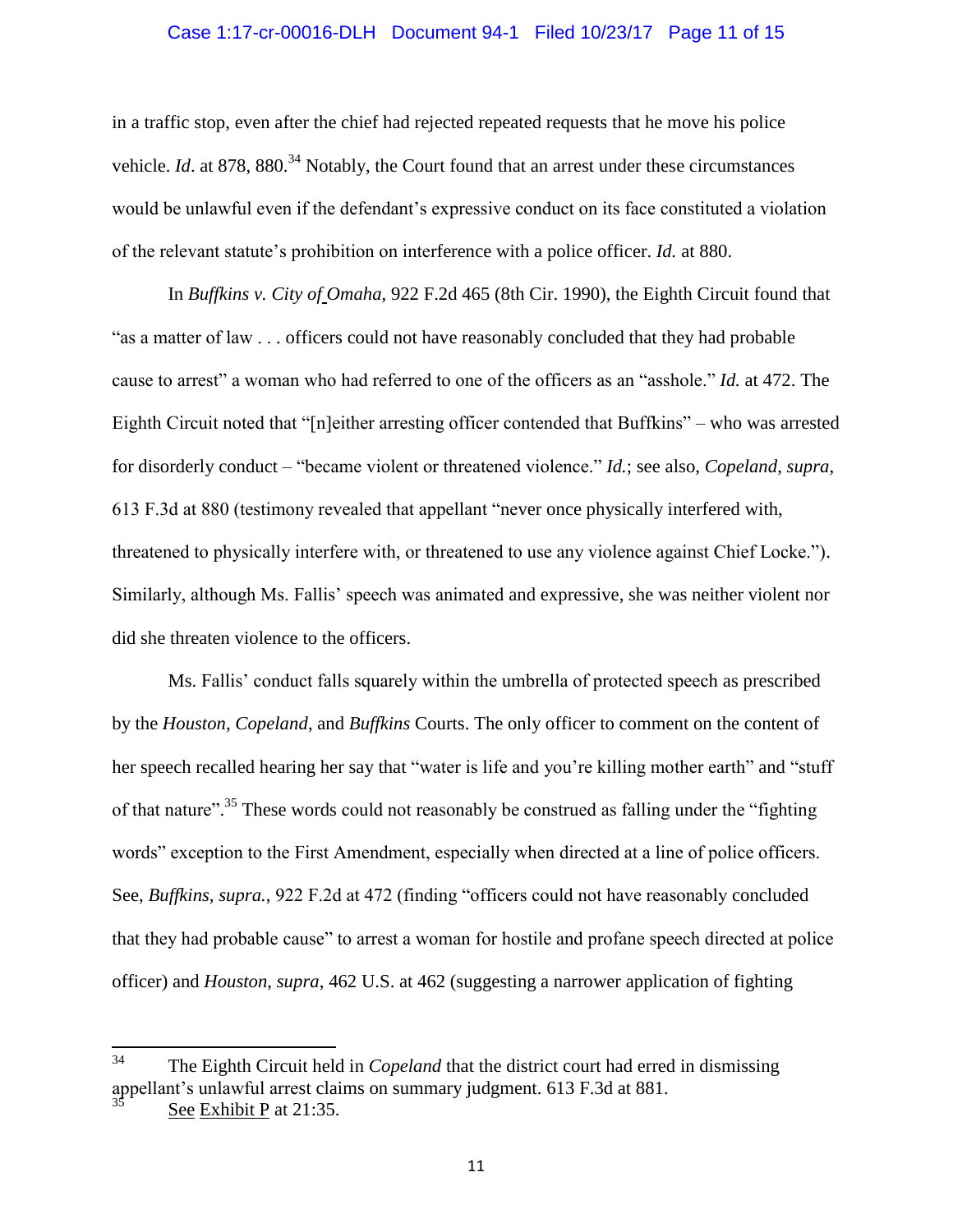#### Case 1:17-cr-00016-DLH Document 94-1 Filed 10/23/17 Page 12 of 15

words doctrine in cases involving police). In fact, these words represent Ms. Fallis' political and religious beliefs and her utterances of those beliefs are entitled to protection under the First Amendment.

Even if Ms. Fallis' speech interrupted or distracted the officers from their task at hand, which she denies, her seizure was still illegal as she was seized solely based on the exercise of protected expressive speech and conduct. See, *Copeland, supra.* at 880 ("[i]f . . . [appellant was arrested] solely for distracting [the arresting officer] from the stop through the use of his protected expression, then the arrest was unlawful even if it arguably interfered with police activity.").

Deputies Schmit and Schmidt are frank in their admission that Ms. Fallis was arrested because she was deemed "an agitator" based upon their opinion that she was a loud and aggressive speaker during their extremely short-lived [at most 3 minute] observation of her. Unfortunately for the government's position, the North Dakota Century Code does not criminalize being an "agitator" and the United States Constitution does not tolerate prohibitions on aggressive speech, particularly when it is political in nature or when directed at law enforcement officers. Our government's constraint against arbitrary policing of expression is "one of the principal characteristics by which we distinguish a free nation from a police state." *Houston*, 482 U.S. at 463.

Based upon the holdings in *Houston, Copeland*, and *Buffkins*, an objectively reasonable police officer could not have found probable cause to believe that Ms. Fallis was committing or had committed any crime at the time she was seized by law enforcement. Therefore, her seizure and the resulting arrest were unreasonable and in violation of the Fourth Amendment to the U.S. Constitution.

12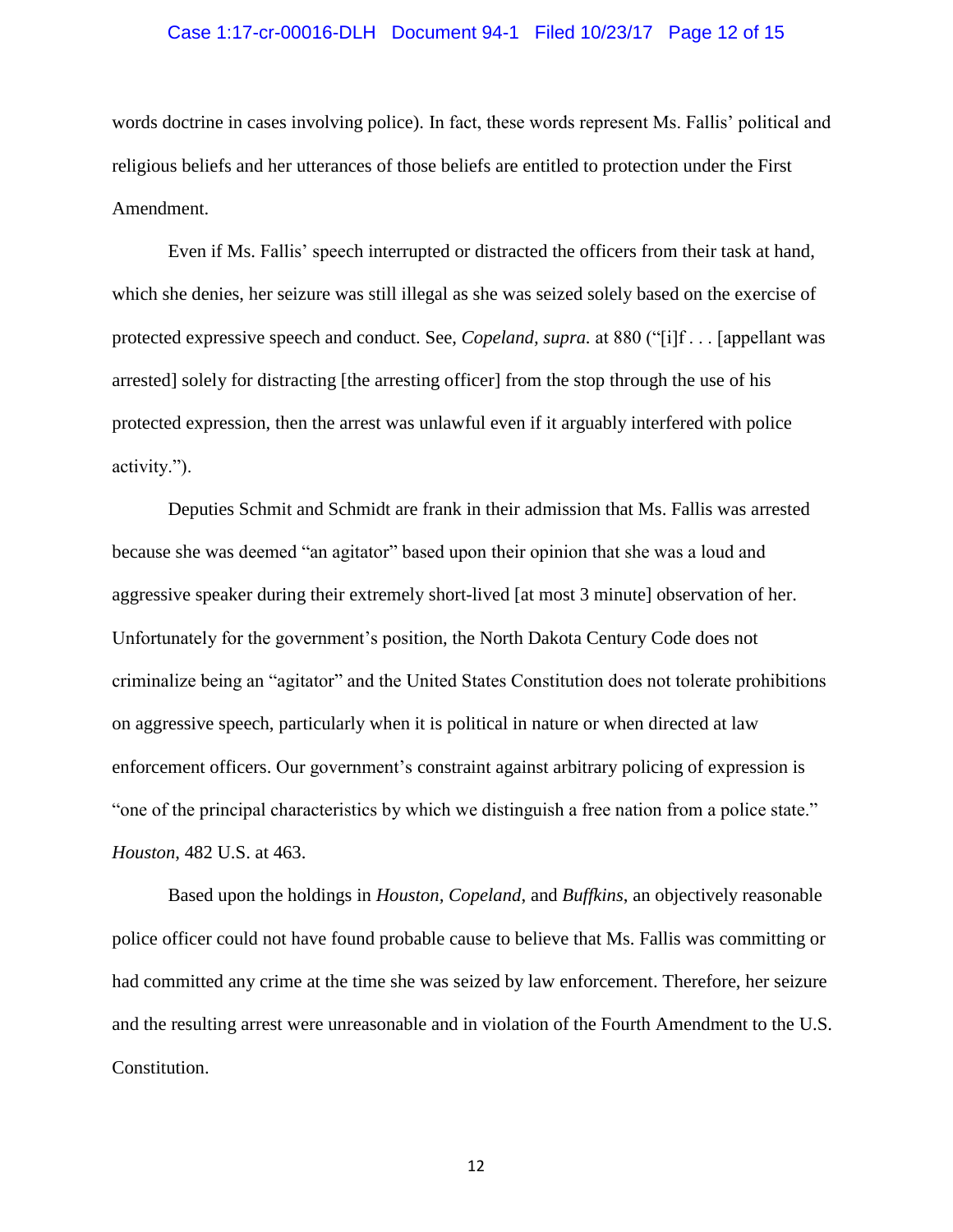# 3. *The Remedy for Ms. Fallis' Unconstitutional Seizure is Suppression of the Fruits of the Illegal Arrest.*

The exclusionary rule applies to "evidence obtained as a direct result of an illegal seizure" as well as "evidence later discovered and found to be derivative of an illegality or fruit of the poisonous tree." *United States v. Villa-Gonzalez*, 623 F.3d 526, 534 (8th Cir. 2010) (citing *Segura v. United States*, 468 U.S. 796, 804 (1984). Evidence should be suppressed if "granting establishment of the primary illegality, the evidence to which instant objection is made has been come at by exploitation of that illegality." *Wong Sun v. United States*, 371 U.S. 471, 487-88 (1963).

"It is axiomatic that the exclusionary rule bars the admission of physical evidence and live witness testimony obtained through the exploitation of police illegality." *Hamilton v. Nix,* 809 F.2d 463, 475 (8th Cir. 1987); *Villa-Gonzalez*, 623 F.3d at 535 (upholding suppression of physical evidence discovered in search that was fruit of illegal seizure).

All of the property and physical evidence allegedly recovered from Ms. Fallis at or after her seizure was "obtained through the exploitation of police illegality" and is properly subject to suppression.

"[V]erbal evidence which derives so immediately from an unlawful entry and an unauthorized arrest . . . is no less the 'fruit' of official illegality than the more common tangible fruits of the unwarranted intrusion. . . . Nor do the policies underlying the exclusionary rule invite any logical distinction between physical and verbal evidence." *Wong Sun*, 371 U.S. at 485- 86 (internal citation omitted); see also, *Villa-Gonzalez*, 623 F.3d at 534-35 (suppressing the fruits of defendant's statement when "the unwarned statements…were themselves fruits of an illegal seizure.").

13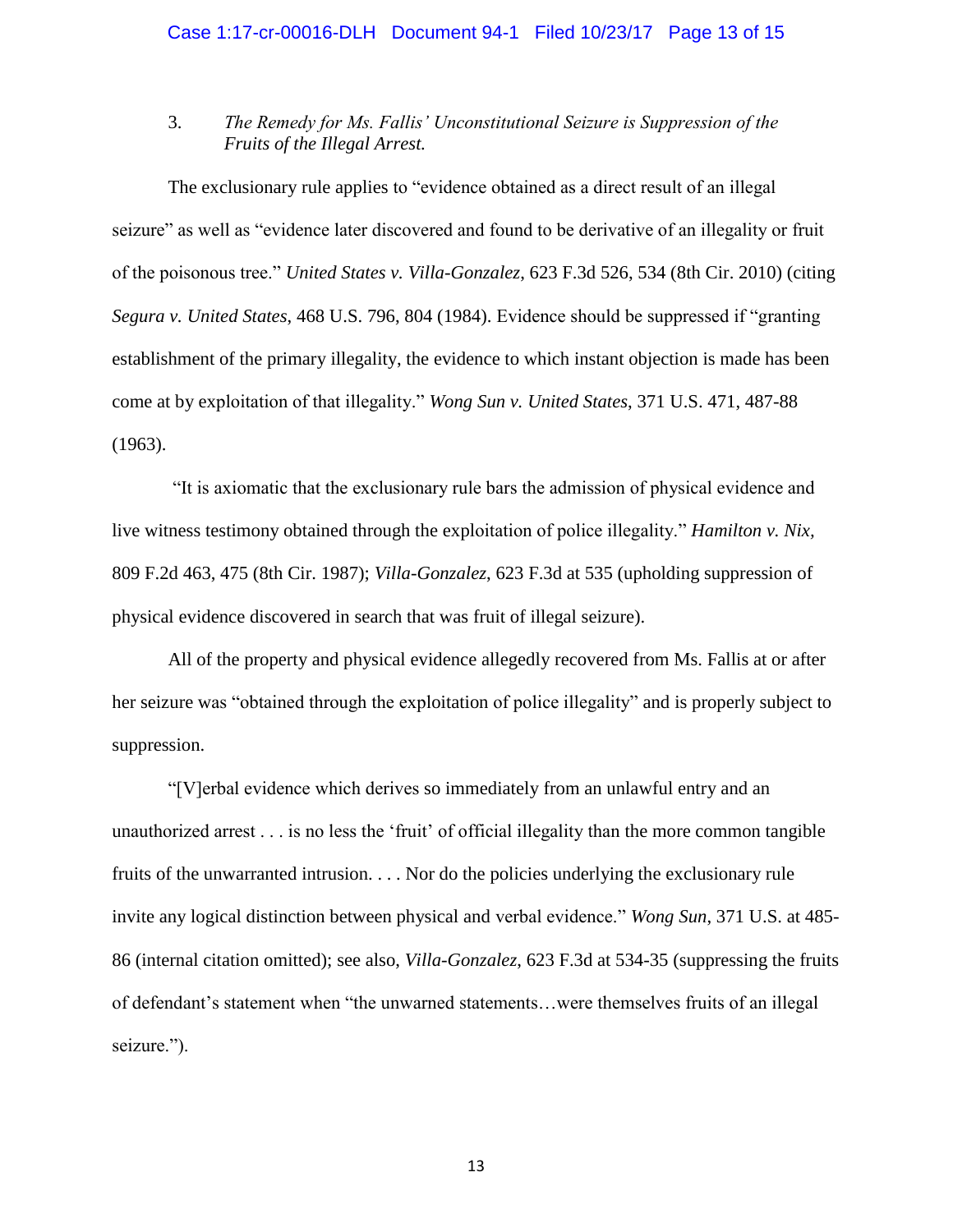### Case 1:17-cr-00016-DLH Document 94-1 Filed 10/23/17 Page 14 of 15

As with the property allegedly recovered from Ms. Fallis, any statements that she allegedly made while in police custody are a direct result of her unlawful arrest and should be suppressed as the "fruit of the poisonous tree" and the products of her unlawful arrest.

## C. To the Extent that the Government Contests the Material Facts Herein, the Defendant is Entitled to an Evidentiary Hearing.

An evidentiary hearing is required if the moving papers enable the Court to conclude that contested issues of fact going to the validity of the search are in question. *United States v. Mims*, 812 F.3d 1068, 1073-4 (8<sup>th</sup> Cir. 1987) (quoting *United States v. Losing*, 539 F.2d 1174, 1177 (8<sup>th</sup>) Cir. 1976). The required balancing of factors in favor of and against suppression necessarily occurs on a case-by-case basis. Here, there are specific factual allegations supporting Ms. Fallis' claim of unconstitutional seizure which, if found by the Court, warrant suppression. To the extent that the government contests the validity of those factual allegations, an evidentiary hearing is required.

## **III. CONCLUSION.**

Because law enforcement officers violated Ms. Fallis' right to be free from unreasonable seizure under the Fourth Amendment when they seized her person without a warrant and without probable cause to believe she had committed or was committing a criminal offense, all evidence obtained following and as a result of the initial unlawful seizure should be suppressed.

Respectfully Submitted,

BRUCE ELLISON Law Office of Bruce Ellison P.O. Box 2508 Rapid City, SD 57709 (605) 348-1117 belli4law@aol.com

MOLLY ARMOUR Law Office of Molly Armour